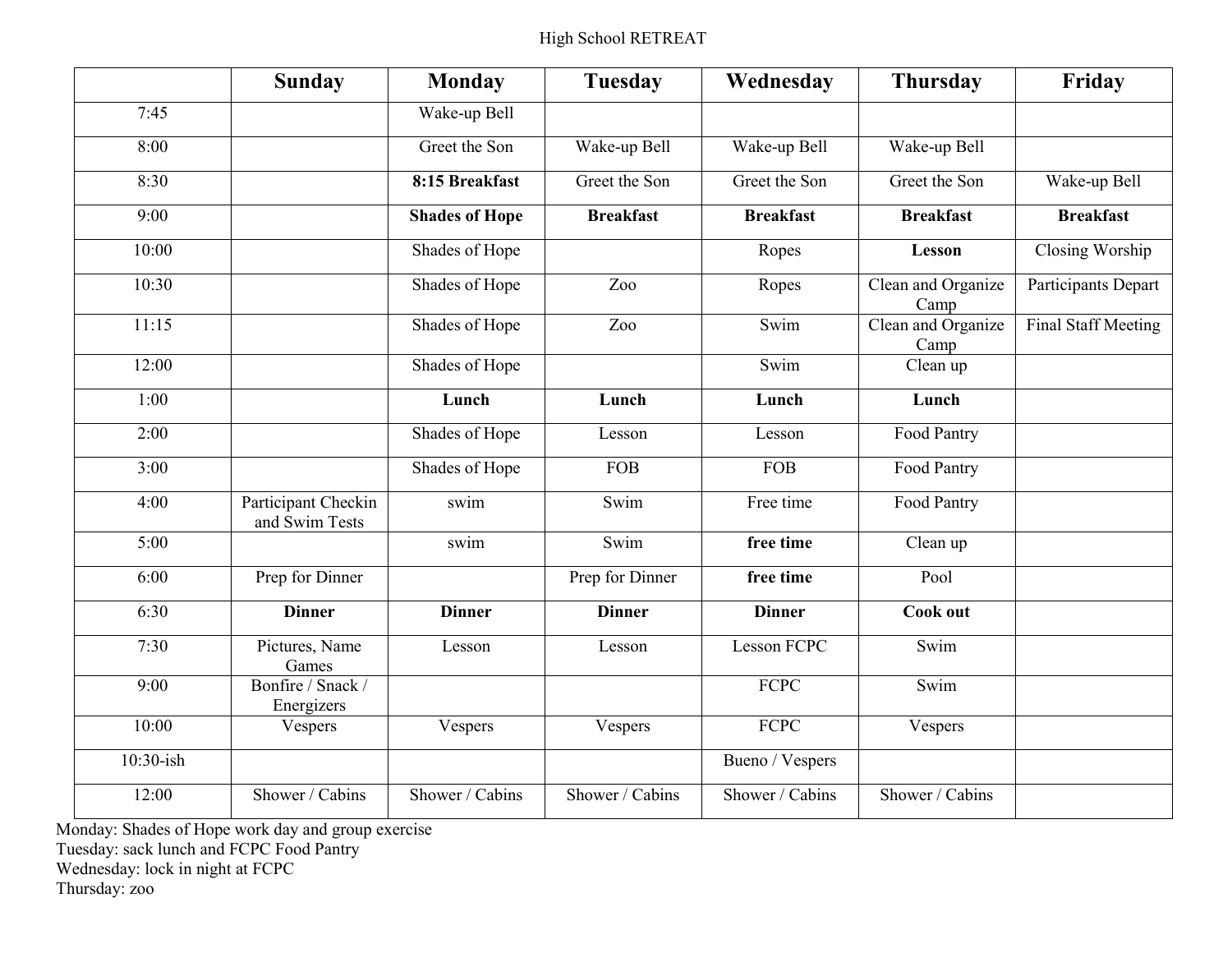## Mini Camp Schedule

|                 | Tuesday                                             | Wednesday                             | Thursday                                              | Friday                   |
|-----------------|-----------------------------------------------------|---------------------------------------|-------------------------------------------------------|--------------------------|
| 7:45            |                                                     | <b>Greet the Son</b>                  | <b>Greet the Son</b>                                  | <b>Greet the Son</b>     |
| $8-9$           |                                                     | <b>Breakfast</b>                      | <b>Breakfast</b>                                      | <b>Breakfast</b>         |
| $9 - 9:30$      |                                                     | Clean-up                              | Clean-up                                              | Clean-up                 |
| $9:30-10:15$    |                                                     | <b>Family Group</b><br>Round-Robins   | <b>Family Group</b><br>Round-Robins                   | 10:00 Closing<br>Worship |
| $10:15 - 11:00$ |                                                     | <b>Family Group</b><br>Round-Robins   | <b>Family Group</b><br>Round-Robins                   | 11:00 Depart             |
| $11:00-11:45$   |                                                     | <b>Family Group</b><br>Round-Robins   | <b>Family Group</b><br>Round-Robins                   |                          |
| $12 - 1:00$     |                                                     | Lunch                                 | Lunch                                                 |                          |
| $1:15-2:30$     |                                                     | <b>Stations</b>                       | <b>Stations</b>                                       |                          |
| $2:45-4:00$     |                                                     | <b>Stations</b>                       | <b>Stations</b>                                       |                          |
| $4:15-5:30$     |                                                     | <b>Stations</b>                       | <b>Stations</b>                                       |                          |
| 4:00            | Campers Arrive,<br>Checkin and Swim<br><b>Tests</b> |                                       |                                                       |                          |
| 5:30            | Prep for Dinner                                     | Prep for Dinner                       | Prep for Dinner                                       |                          |
| 6:00            | <b>Dinner</b>                                       | <b>Dinner</b>                         | <b>Dinner</b>                                         |                          |
| 7:00            | Pictures and Cabin<br>Time                          | Prep for Evening<br><b>Activities</b> | Prep for Evening<br><b>Activities</b>                 |                          |
| 8:00            | Get to Know Your<br><b>Group Games</b>              | Capture the Flag                      | <b>Counselor Hunt</b>                                 |                          |
| 9:00            | <b>Vespers and Snack</b>                            | <b>Vespers and Snack</b>              | S'Mores and<br>Vespers on the<br><b>Tennis Courts</b> |                          |
| 9:30            | Shower Time and<br>Cabin Time                       | Shower Time and<br>Cabin Time         | Shower Time and<br>Cabin Time                         |                          |
| 10:30           | Lights Out                                          | Lights Out                            | Lights Out                                            |                          |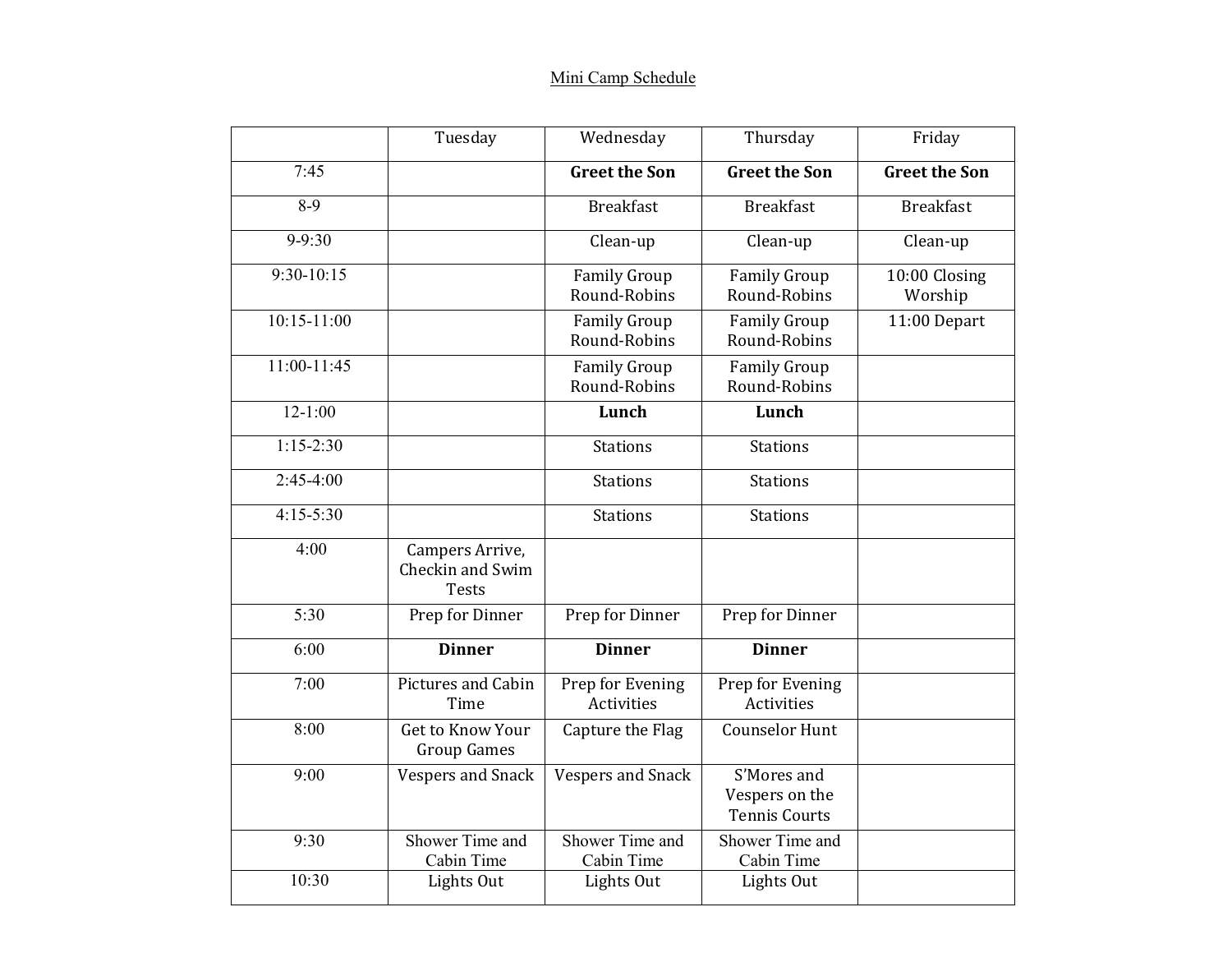|               | <b>Sunday</b>                                                 | <b>Monday</b>                 | <b>Tuesday</b>                | Wednesday                           | <b>Thursday</b>                      | Friday                              |
|---------------|---------------------------------------------------------------|-------------------------------|-------------------------------|-------------------------------------|--------------------------------------|-------------------------------------|
| 7:30          |                                                               | Wake-up Bell                  | Wake-up Bell                  | Wake-up Bell                        | Wake-up Bell                         |                                     |
| 7:45          |                                                               | Greet the Son                 | Greet the Son                 | Greet the Son                       | Greet the Son                        | Wake-up Bell                        |
| $8-9$         |                                                               | <b>Breakfast</b>              | <b>Breakfast</b>              | <b>Breakfast</b>                    | <b>Breakfast</b>                     | <b>Breakfast</b>                    |
| $9-9:45$      |                                                               | Clean-up                      | Clean-up                      | Clean-up                            | Clean-up                             | Clean-up Camp and<br>Finish Packing |
| 9:45-10:30    |                                                               | Family Group<br>Round-Robins  | Family Group<br>Round-Robins  | Family Group<br>Round-Robins        | Family Group<br>Round-Robins         | 10:00 Closing<br>Worship            |
| $10:30-11:15$ |                                                               | Family Group<br>Round-Robins  | Family Group<br>Round-Robins  | <b>Family Group</b><br>Round-Robins | Family Group<br>Round-Robins         | 11:00 Depart                        |
| $11:15-12:00$ |                                                               | Family Group<br>Round-Robins  | Family Group<br>Round-Robins  | Family Group<br>Round-Robins        | Family Group<br>Round-Robins         |                                     |
| $12 - 1:00$   |                                                               | Lunch                         | Lunch                         | Lunch                               | Lunch                                |                                     |
| $1:15-2:30$   | <b>Staff Arrives</b>                                          | <b>Stations</b>               | <b>Stations</b>               | <b>Stations</b>                     | <b>Practice Talent</b><br>Show       |                                     |
| $2:45-4:00$   | Prep for Campers                                              | <b>Stations</b>               | <b>Stations</b>               | <b>Stations</b>                     | Messy Play Day<br><b>Stations</b>    |                                     |
| $4:15-5:30$   | Campers Arrive,<br>Checkin, Swim<br>Tests, Prep for<br>Dinner | <b>Stations</b>               | <b>Stations</b>               | <b>Stations</b>                     | Clean up and get<br>ready for dinner |                                     |
| 6:00          | <b>Dinner</b>                                                 | <b>Dinner</b>                 | <b>Dinner</b>                 | <b>Dinner</b>                       | <b>Dinner</b>                        |                                     |
| 7:00          | Pictures and Cabin<br>Time                                    | Cabin Time                    | Cabin Time                    | Cabin Time                          | Prep for Talent<br>Show              |                                     |
| 8:00          | Get to Know Your<br><b>Group Games</b>                        | Capture the Flag              | staff training plan           | Counselor Hunt and<br>S'Mores Night | <b>Talent Show</b>                   |                                     |
| 9:00          | Vespers and Snack                                             | Vespers and Snack             | Vespers and Snack             | Vespers and Snack                   | Dance                                |                                     |
| 9:30          | Shower Time and<br>Cabin Time                                 | Shower Time and<br>Cabin Time | Shower Time and<br>Cabin Time | Shower Time and<br>Cabin Time       | Clean-up, Cabin<br>Time, and Pack    |                                     |
| 10:30         | Lights Out                                                    | Lights Out                    | Lights Out                    | Lights Out                          | Lights Out                           |                                     |